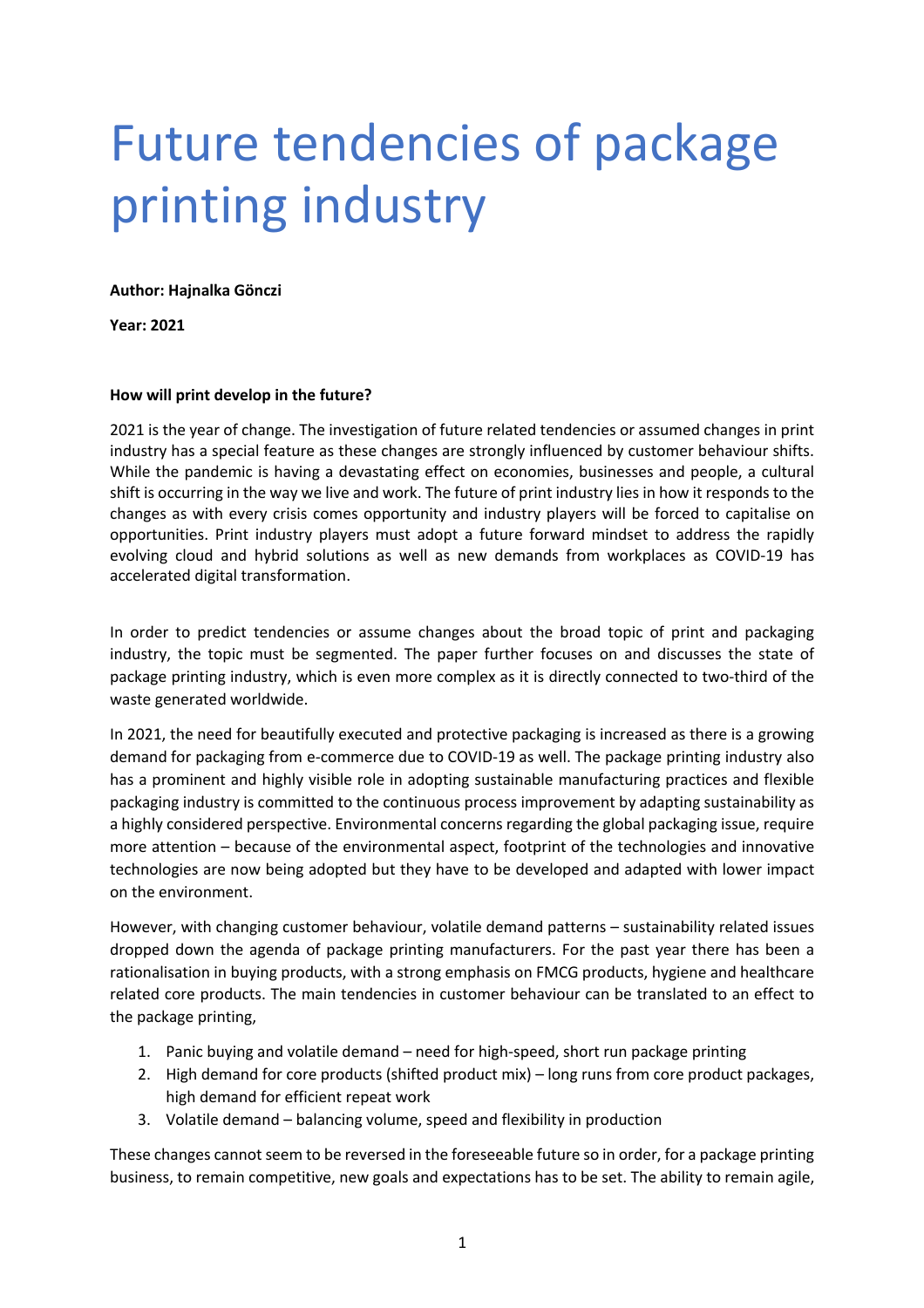to articulate the lessons learned and translate them to actionable strategies is the key into the future of package printing. Many experts believe that the current situation proves that digital transformation is the true answer to long term success. To create a flexible, agile, resilient business with efficient workflows, waste minimization and a motivating work environment the company has to invest and digitize, automate and connect people, use cloud-based solutions and take environment into consideration.

In the view of the above tendencies, how will package print develop? After the market consolidation occurring after the crisis, print businesses have to assess their processes to be able to perform and innovate at the least cost possible. Company-wide assessments will most probably lead to the conclusion that by improving environmental performance, a significant return on investment can be realized. Also improving overall performance – by automatization – will boost productivity, create economic savings and accuracy and efficiency in printing will contribute to the development of sustainable business performance.

## **Future oriented package printing**

Folding carton, corrugated: The continuing growth in e–commerce, the highest demand forshelf-ready packaging ever, fragile supply chain and a sustainability-aware consumer will drive printing houses to further innovate in the direction of wide format digital printing.

Flexible packaging and labels: From a label converters point of view, customers are demanding shorter runs, faster turnaround times with an increasing pressure on prepress. With VDP becoming popular, jobs have to be regularly checked and made consistent and managing this increased workload is becoming more of a challenge. The key issue is how to boost digital press accuracy and output, without expanding workforces or increasing shifts being. The economical solution is to implement automated workflows. The result of automated workflows in case of flexible package and label converters can free up valuable resources by automatically optimizing complex press layouts, leverage predictive intelligence to ensure the best color space to boost your digital press to the max, can result in smarter, faster, safer and more efficient workflows and with assisted quality checks errors can be reduced by up to 80%.

The not so far future of printing industry is most probably the direction of environmentally conscious solutions. The ultimate goals are solvent-free inks, water-based adhesives and less polluting plate manufacturing, improved overall recyclability. As the printing industry has high hopes and serious expectations from the flexible package printing industry, consumer trends (healthy lifestyle, conscious eating and shopping, natural ingredients for the packages, clearly indicating terms 'organic' etc. onto packages boost sales) also influence the demand on package printing and pays off the investment in greener technologies.